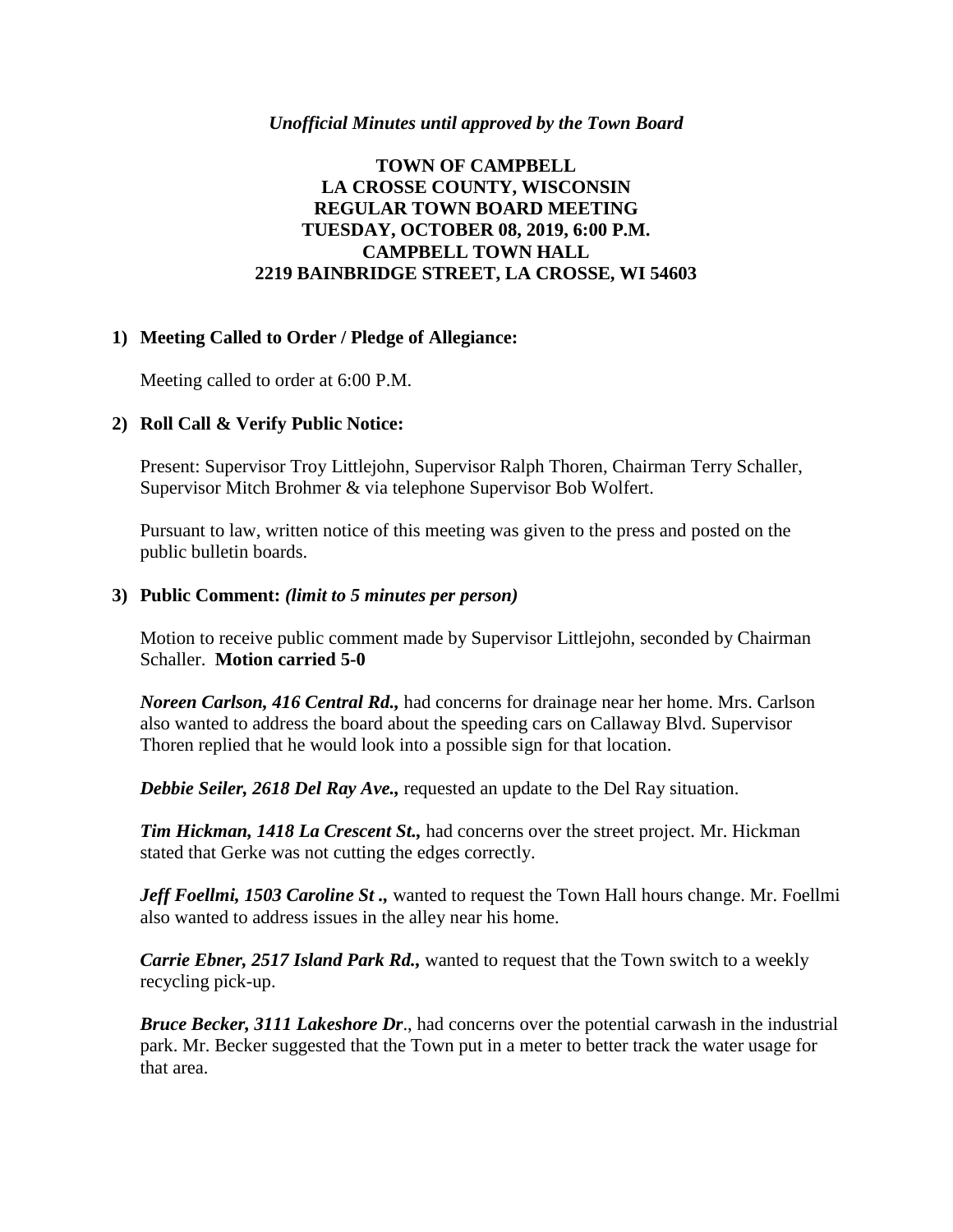*Kevin Candahl, 2620 Del Ray Ave.,* addressed the board about his frustrations with the Del Ray situation.

Motion to close public comment made by Supervisor Thoren, seconded by Chairman Schaller. **Motion carried 5-0**

- **4) Consent Agenda: (All items listed are considered routine and will be enacted with one motion. There will be no separate discussion of these items unless a Board member so requests, in which case the item will be removed from the Consent Agenda and be considered on the Regular Agenda).**
	- **A) Approval of Minutes:** Regular Board Meeting 09/10/2019
	- **B) Plan Commission Meeting Recommendations:** No Meeting
	- **C) Payment of Bills:**

Motion to approve the Consent Agenda made by Supervisor Brohmer, seconded by Chairman Schaller. **Motion carried 5-0**

## **5) Business:**

**A)** Change of Agent request for Made Wilson, LLC to Larissa King (Clerk)

Motion to approve Change of Agent request for Made Wilson, LLC to Larissa King made by Supervisor Thoren, seconded by Chairman Schaller. **Motion carried 5-0**

**B)** Approval of Temporary Class "B" Retailer's License for the French Island Lions Club for October 19, 2019 at the Community Center (Clerk)

Motion to approve the temporary Class "B" Retailer's License for the French Island Lions Club for October 19, 2019 made by Supervisor Brohmer seconded by Chairman Schaller. **Motion carried 5-0**

**C)** Presentation from Peter Fletcher for LAPC (Chair)

Information about LAPC and an introduction from Peter Fletcher; no action taken.

**D)** Adam Lorenz, update to the 2020 budget for MTU (Chair)

Mr. Lorenz was not able to attend the meeting. No action taken.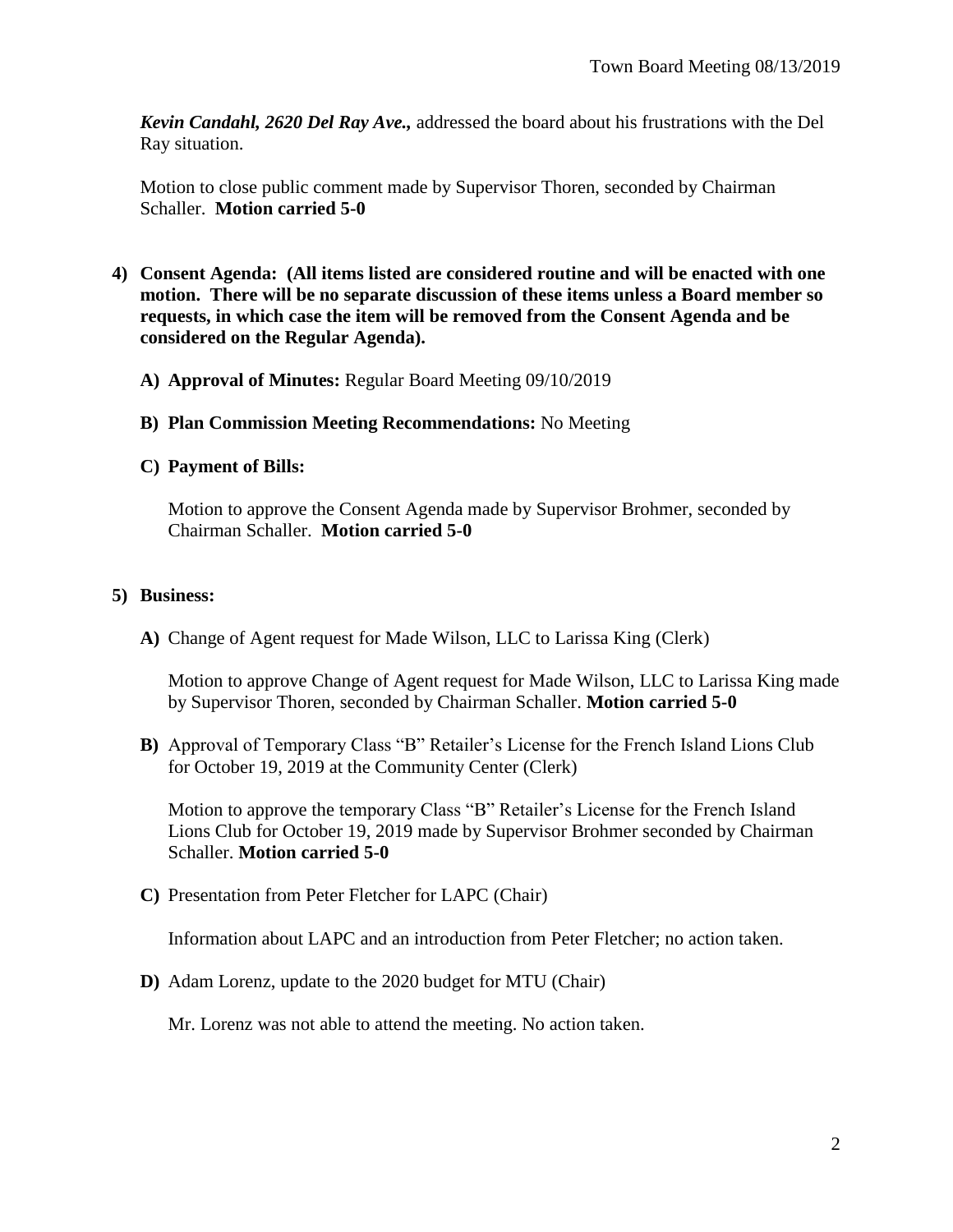**E)** Update to the firewall change for Department of Justice Compliance (Wolfert)

Supervisor Wolfert presented an update to the compliance requirement. No action taken.

**F)** Update to the 2019 Street & Storm Water Improvements Project by Cedar Corp (Thoren)

Russ Kiviniemi presented an update for the street project. No action taken.

**G)** Discussion for purchase of equipment: Street Sweeper (Thoren) (Held over)

Supervisor Thoren and Maintenance Foreman Steve Pintz presented information for leasing or buying a street sweeper.

Motion to approve leasing a Street Sweeper made by Supervisor Thoren, seconded by Supervisor Brohmer. **Motion carried 5-0**

**H)** Discussion on current utility truck. (Wolfert)

No action taken.

**I)** Update resolution for Wisconsin Public Employer's Group Health Insurance Program (Chari)

Motion to approve update for the Wisconsin Public Employer's Group Health Insurance Program made by Supervisor Brohmer, seconded by Chairman Schaller. **Motion carried 5-0**

**J)** Continued discussion on state grant for sidewalk on northside of Clinton Street (Chair)

Russ Kiviniemi presented additional information for a state grant that is available to the Town of Campbell. The grant would be funded at 90/10 costs to the town. Mr. Kiviniemi stated that Cedar Corp. would be available to discuss the project further and help with the grant writing. Information only presented; no action taken.

**K)** Discussion on Fire/EMS service sharing in La Crosse County (Chair)

Motion to not participate in the La Crosse County Fire/EMS service sharing study made by Supervisor Littlejohn, seconded by Supervisor Thoren. **Motion carried 5-0**

**L)** Approval of payment for 2018 Green Earth Bill (Brohmer)

Motion to pay 2018 Green Earth Bill from budget reserve made by Supervisor Brohmer, seconded by Supervisor Thoren. **Motion carried 5-0**